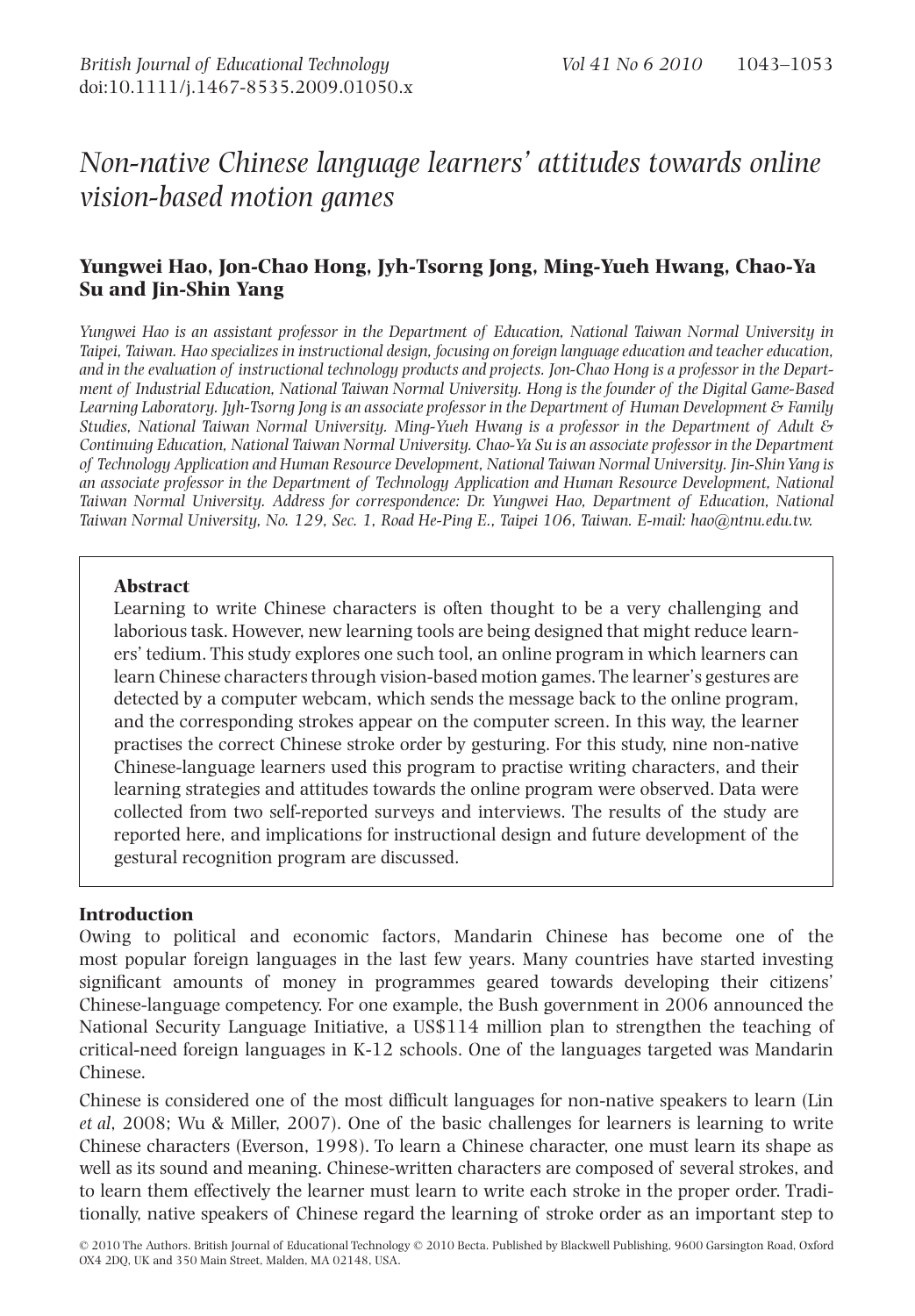mastering the writing of Chinese characters. To help learners learn stroke order, teachers usually write the character on the blackboard or wave their hand in the air to demonstrate to the whole class the correct stroke order. According to several studies (eg, Alibali & Goldin-Meadow, 1993; Cook, Mitchell & Goldin-Meadow, 2008), gestures help learners to mentally construct and remember the series of actions involved in making the strokes—as in the learning of various other sorts of skills involving hand and arm movement.

The graphic nature of Chinese characters is complex, and the morphemic structure of the language is not common. These and other factors explain why learning how to write a Chinese character is a challenge for most non-native speakers. Because of time limitations in Chineselearning classrooms, instructors tend to focus on the sound and meaning of each character. Regarding the visual form, instructors may demonstrate once or twice how to write the character. Non-native learners of Chinese often get practice books and copy the strokes of each character over and over by themselves until they are familiar with the stroke order. However, the process of learning to write Chinese characters is likely to be tedious for many learners, and learning materials are limited. Zhan (2002) noted that while learning materials for non-native speakers focused on pronunciation and conversation, listening, reading and writing, materials devoted to writing characters with a focus on stroke order have, by comparison, undergone much less development.

The use of innovative Internet technologies to assist learning has become a trend in foreign language education (Kern & Warschauer, 2000). Studies (eg, Braul, 2006; Yang, 2001) have indicated that Internet technologies may make foreign language learning materials more accessible to learners, provide more options for learners and increase their motivation. Technological changes have shifted language teaching from structural and sequential to interactive and communicative modes (Kern & Warschauer, 2000). One of the primary goals of instructional design is to engage learners by making learning fun. In light of advances in technology, integrating digital games into the learning process is not a difficult matter for instructional designers. However, Chinese-language computer programs have not yet fully caught up with recent advances. Most Chinese language-learning programs are still didactic, memorisation-oriented and not much fun (Lin *et al*, 2008). Further, to date, there is only limited empirical research on integrating digital games into language-learning projects for non-native Chinese learners.

During the last few years, Wii technology has become popular among all age groups in the game market. Game technologies are also being integrated into learning programmes to transmit knowledge or train skills (Quiroga *et al*, 2009); this blend of education and entertainment has been dubbed 'edutainment.' However, some studies have indicated that there is little empirical research that supports the educational value of the game technologies (eg, Green & Bavelier, 2003; Quiroga *et al*, 2009). Furthermore, it is unclear whether players still enjoy playing when the element of learning is introduced into the game. Taking into consideration all these issues, our research team designed an online program featuring Wii-like, vision-based motion games to explore learners' attitudes towards the game program. The theoretical framework adopted was based on learner-centred approaches (Mayer, 2001), in which learners were engaged in interactive learning and information processing. Our focus was on whether the games enhanced the affective aspects of learning.

The goals of this preliminary study on an online game-based learning program were twofold. The first goal was to investigate nine non-native Chinese-language learners' attitudes towards an online program featuring Wii-like, vision-based motion games. Many studies in the field of foreign language education have focused on learners' learning strategies in order to devise new ways to help people learn languages more effectively (Oxford, 1990). Since in recent years the number of Chinese-language learners has been mounting rapidly, we focused on the special challenges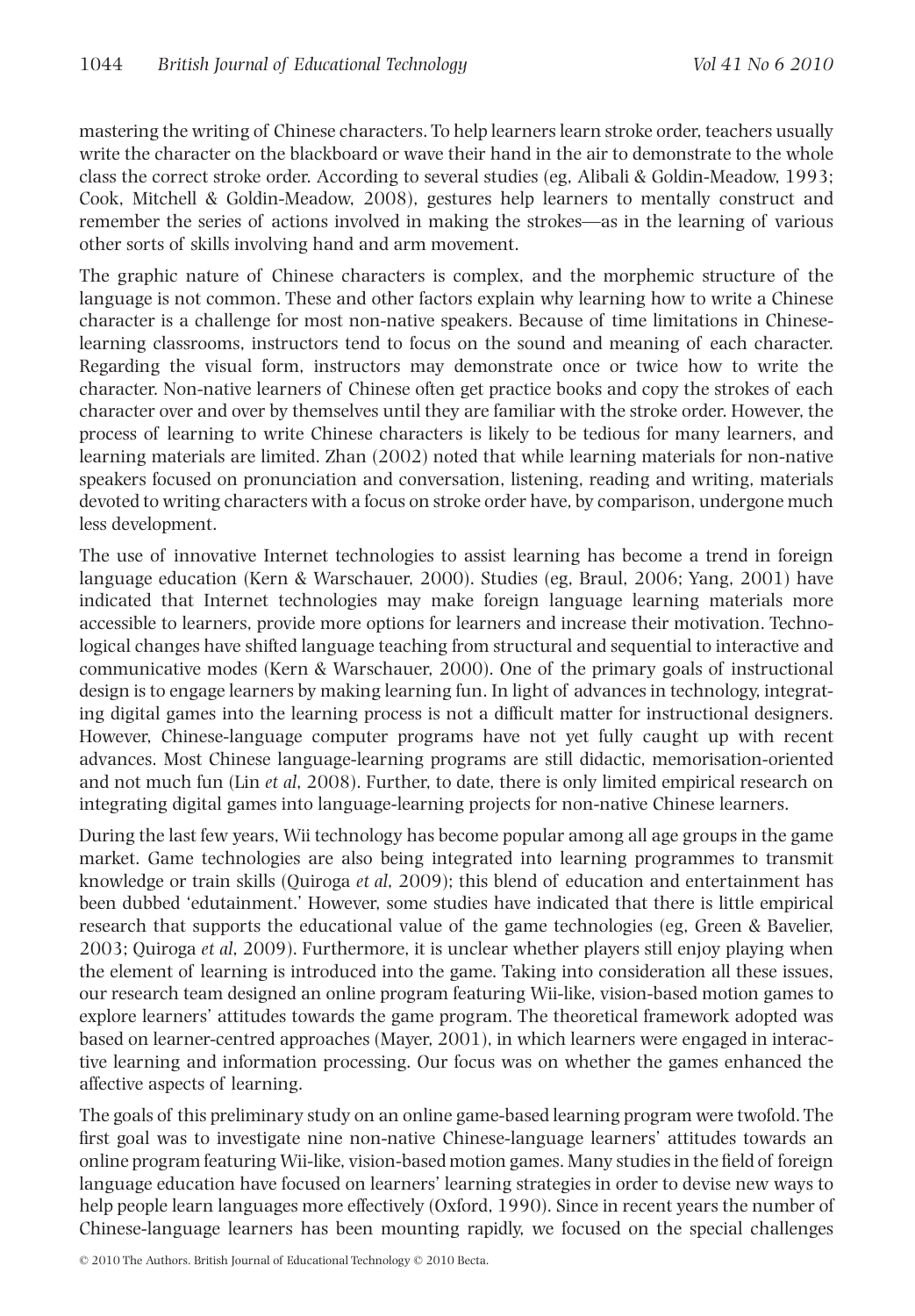confronting Chinese-language learners. The second goal of the current study was to examine the learners' language-learning strategies. The program of vision-based motion games provides learners with an interactive learning environment where they can play and learn Chinese characters by gesturing or waving in the air to a webcam and by selecting the correct stroke, in the correct order. The webcam detects the motion, sends the message back to the online program, and scores performance. We next present more details on the program.

### **The study**

#### *The vision-based motion-game program*

The online game-based program we used has embedded vision-based motion games that provide learners with an interactive learning environment. The program was produced by the Digital Game-Based Learning Laboratory, Taipei, Taiwan. See http://www.gblntnu.org/index.php for more information. The program's different sections have different contents; this study makes use of the 'game' designed for learning the stroke order of Chinese characters. For each character, the screen displays the strokes one after another, and the learner, positioned in view of the webcam, responds to the correct stroke by tracing its pattern in the air with his or her hand. The webcam detects the direction of the user's gestures and the program scores the answer. Learners play puzzle-like games, gesturing to select the correct stroke for each character. Strokes constitute characters; by selecting strokes in the correct order, program users complete a whole character.

The program used was designed by the research team and developed by a group of technicians commissioned by contract. The basic idea of the project was to create an engaging and fun way for Chinese-language learners to learn how to write Chinese characters. The research team, consisting of faculty members whose expertise included instructional design, foreign language instruction and game design, convened with the technicians regularly to check whether the development of this program, based on a prototype, was proceeding on track.

The program section employed in this project adopted the framework of Huang's (2005) study and included a few Chinese characters. Huang categorised Chinese characters into three groups: one in which characters follow basic rules; another in which they follow complimentary rules; and a third in which they follow exceptional rules. The current study used a total of 24 characters drawn from the three groups. Each time someone played the game, he or she selected one of these 24 characters in order to practise its stroke order.

The following screen shots can help to clarify the workings of the online program. Figure 1 shows the research team's projection of a laptop screen onto a 'white board' and illustrates how a player plays the game. Figure 2 demonstrates the welcome screen of the online program. A player needs to gesture in the air to the webcam to activate the red 'Start' button on the screen. After the webcam detects the player's motion, the program begins. Figure 3 displays the four choices that the program presents regarding the first stroke of a character  $\langle \triangle \rangle$  once a player has chosen this character, which is shown on the upper left side of the screen.

In this study there were nine participants (three males, six females). The research team gathered participants by posting invitation notices around campus, and 15 people, all students at Chineselanguage centres in Taipei, volunteered to participate in the study. Six volunteers were rejected because they had studied Chinese for more than 2 years, which was beyond the scope of the study. The participants who were selected had been studying Chinese for less than 3 months and were not familiar with most of the 24 characters used in the study. Each participant was paid US\$15 to participate. The research team invited each participant to come to a computer lab on campus to play the stroke-learning game. Using a blackboard, the primary researcher first showed the participants how to write each character. Afterwards, this researcher sat behind the participants and recorded their progress as they practised the order of strokes in the online program; the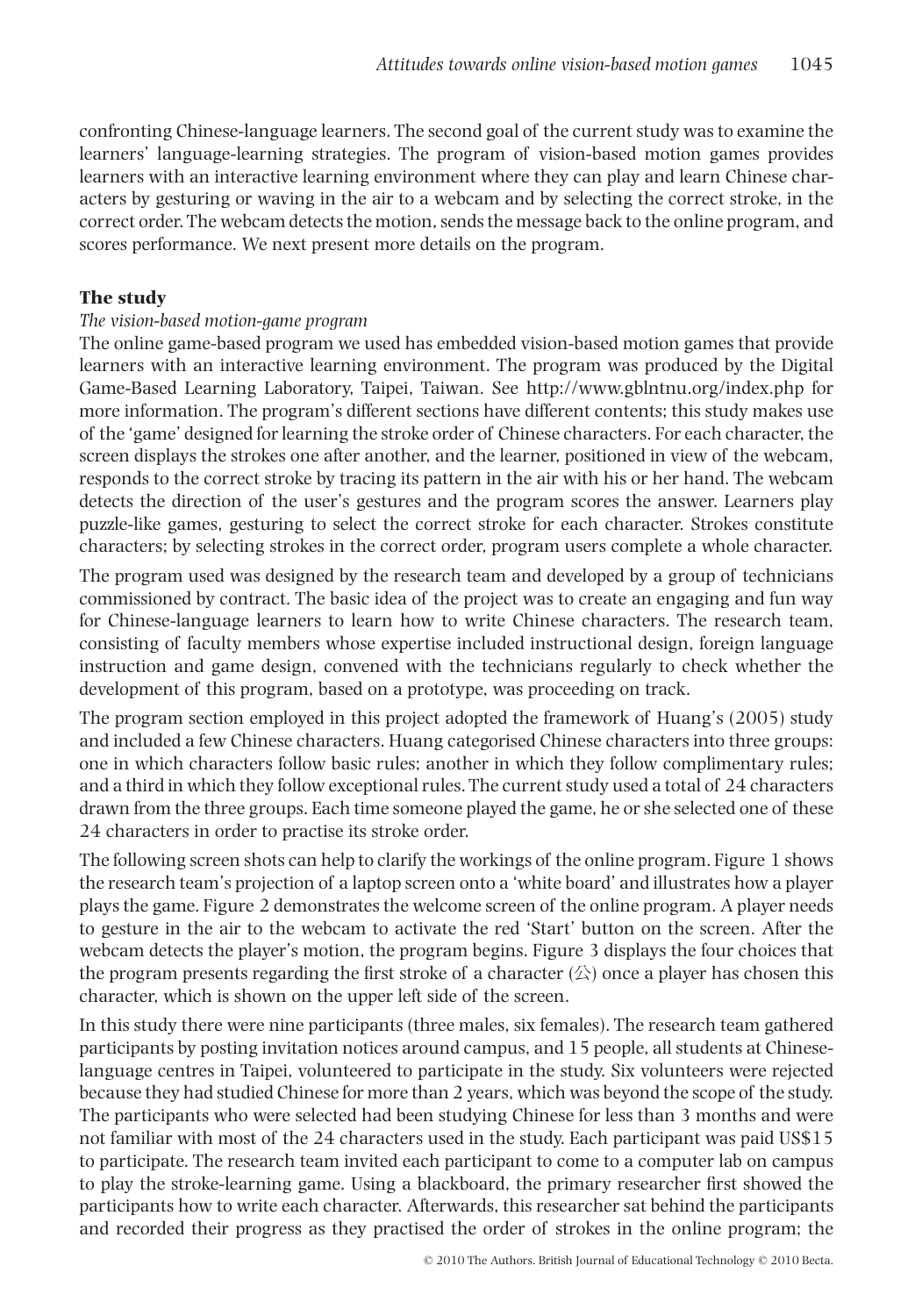

*Figure 1: How a player plays the game*

researcher also observed participants' reaction to the task. The participants played the game with the 24 characters one character after another; the screen shots (Figures  $1-3$ ) illustrate the process in more detail.

After the game, the primary researcher conducted individual interviews, and two surveys were also taken. In all, each participant spent about 1.5 hours with the researcher. Interviews were conducted in a semi-structured format, focusing on the participants' feelings about the gamebased online program. Borrowing from Nielsen's (1993) concept of usability testing, other interview questions concerned the interface and the interactivity of the online program. One survey contained seven items, which focused on learner attitudes towards the online program (see Table 2 for the survey details). The survey items were meant to ascertain whether the learners liked this type of learning. For a survey item such as 'The vision-based motion game was a good way to learn Chinese', participants answered using a 5-point Likert scale on attitudes ranging from 'strongly agree' to 'strongly disagree'.

The second survey, used to measure the frequency with which Chinese-language learners used each of various language-learning strategies, incorporated the Oxford Strategy Inventory for Language Learning (SILL, Version 5.1; Oxford, 1989). So far, there have been only a few studies investigating non-native speakers' Chinese-learning strategies, and these mainly use self-created instruments to assess learning strategies (eg, Hayes, 1988; Shen, 2005). As our research team was intensely aware of validity-related issues, we chose the SILL for this study because this is a measurement tool that has been widely accepted and validated in the field of foreign-language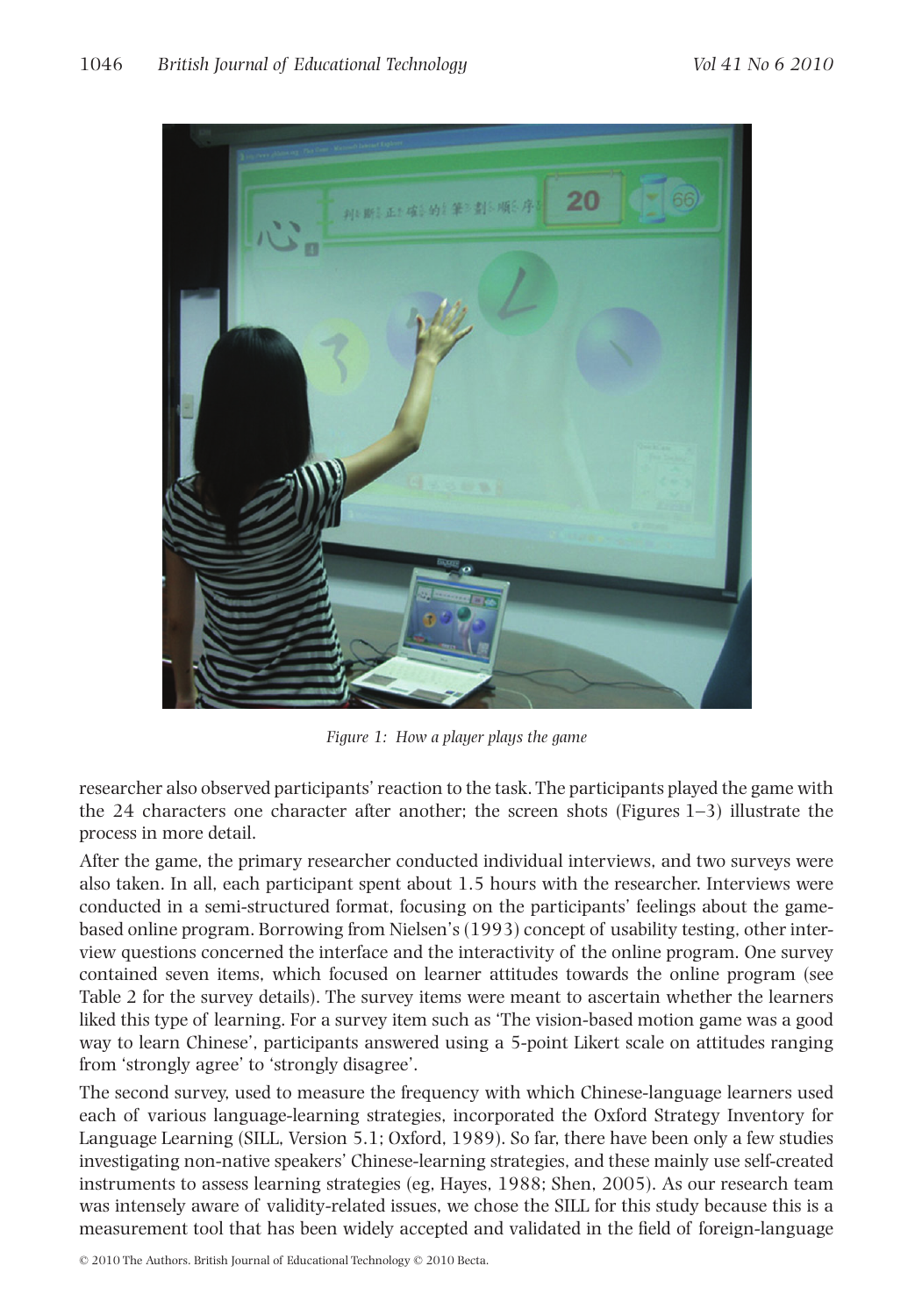

*Figure 2: The welcome screen of the online program. Screen transcription: (1) Top of the screen: 'Judge the correct order of Chinese strokes'. (2) Right hand, top of the screen: the number shows the score. (3) Middle of the screen: 'Please adjust your webcam so that it captures your body movement. Raise your hands to the level shown by the screen'. (4) The red button reads, 'Start'. There are two numbers on the right-hand side of the screen. The number in the rectangle refers to the score. The number in the small bubble refers to the time (seconds) spent*

education (eg, Griffiths, 2003; Hsiao & Oxford, 2002; Oxford & Nyikos, 1989). The SILL is an 80-item survey, measuring six themes related to language-learning strategies (memory strategies, cognitive strategies, compensation strategies, metacognitive strategies, affective strategies and social strategies). The survey items adopted the 5-point Likert scale, ranging from 'always or almost always use the strategy' to 'never or almost never use the strategy.' The Cronbach's alpha of the SILL has been measured in several studies, and the alpha in most of the studies is above 0.90 (Oxford & Nyikos, 1989).

Descriptive statistics were used to present the quantitative data gathered from the survey of learner attitudes towards the online program. Another descriptive analysis of the participants' responses to the SILL was conducted in order to shed light on the strategies that the participants used most and least often in learning Chinese. To analyse the qualitative data from the interviews, the researchers used micro-analyses of the grounded theory methodology and conducted open and axial coding (Strauss & Corbin, 1998). A series of codes were extracted from the interviews and then grouped into similar concepts. Based on these concepts, categories were generated, and their relationships across the qualitative data were examined. The findings were utilised to support the survey analyses.

#### **Results**

Six of the study's participants were not familiar with the Chinese characters used in the game, while three participants had been studying Chinese for almost 3 months and had learned a few of the characters in the game. All participants performed well in the vision-based motion game and received full or almost full scores in the game. There was no significant difference in the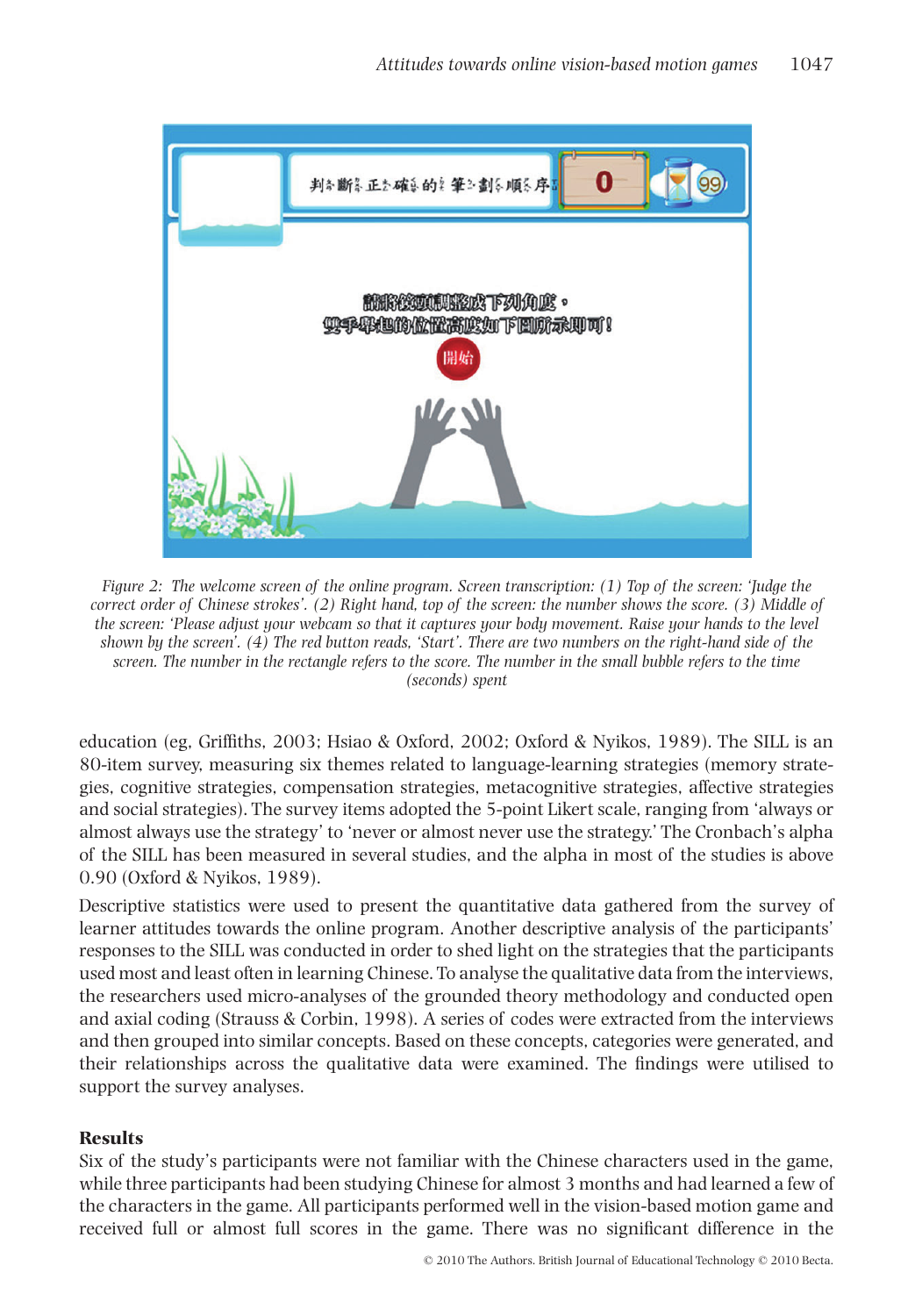

*Figure 3: To write the character presented here (* $\Diamond$ *) on the upper left side of the screen, the learner has four choices (presented in the middle of the screen) for the first stroke of the character. Screen transcription: (1) Middle, top of the screen: 'Judge the correct order of Chinese strokes'. (2) Right hand, top of the screen: the number in the rectangle shows the score. (3) Left hand, top of the screen: ' ', one of the Chinese characters presented to the learner/ game player. (4) The middle part: the four bubbles contain four choices of strokes for the player to choose from*

| Participant | Nationality     | Sex    | Age | Degree        | Months studying Chinese | Attitude |
|-------------|-----------------|--------|-----|---------------|-------------------------|----------|
| А           | Spanish         | Male   | 28  | BA            |                         | 3.43     |
| B           | Finnish         | Male   | 32  | MA            |                         | 2.71     |
| C           | German          | Female | 35  | BA            |                         | 4.14     |
| D           | American        | Female | 20  | Undergraduate |                         | 3.86     |
| Е           | <i>Japanese</i> | Female | 25  | BA            |                         | 3.86     |
| F           | S. Korean       | Male   | 35  | <b>MBA</b>    |                         | 4.14     |
| G           | S. Korean       | Female | 24  | BA            |                         | 2.29     |
| H           | S. Korean       | Female | 29  | <b>MBA</b>    |                         | 3.14     |
|             | S. Korean       | Female | 30  | MS            |                         | 3.14     |

*Table 1: Participant demographics and attitudes towards the online program*

The attitudes towards the online program were coded as follows: 'strongly agree' as 5, 'agree' as 4, 'neutral' as 3, 'disagree' as 2, 'strongly disagree' as 1.

participant rate of gesture to time spent. As for attitudes towards learning Chinese, all participants stated that Chinese would help them in their current jobs and/or future careers. Table 1 presents participant demographics.

The survey data show that most of the participants had above-neutral attitude levels towards the online program. Other information about participants' background is indicated in Table 1. Among the nine participants, two participants (B and G) had below-neutral attitude levels towards the program, and two other participants (C and F) 'strongly agreed' that they benefited from the program. Table 1 includes the attitude mean scores, and Table 2 presents the mean scores and the standard deviation scores of the seven survey items measuring the participants' attitudes towards the program.

© 2010 The Authors. British Journal of Educational Technology © 2010 Becta.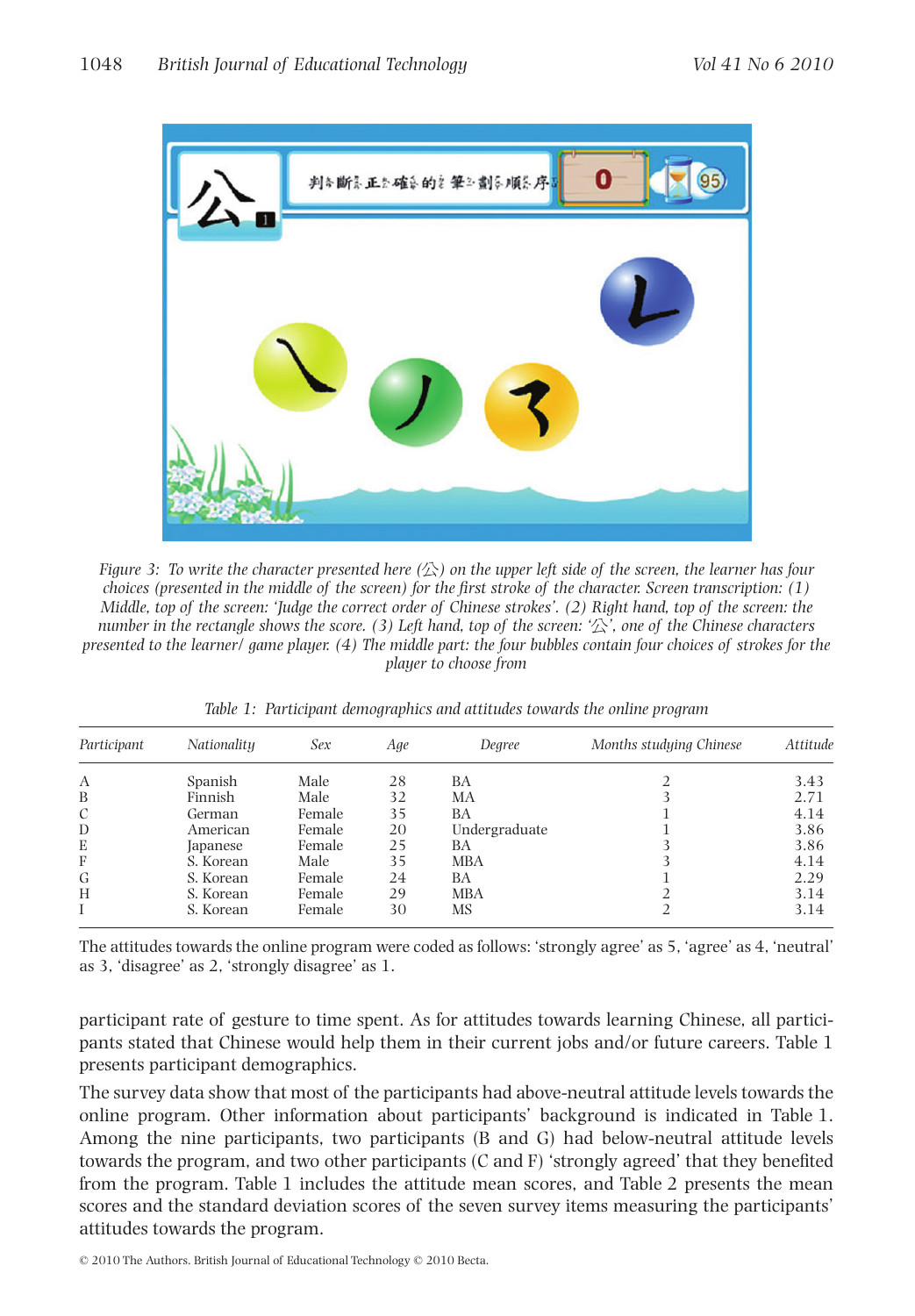|                                                                            | М    | SD   |
|----------------------------------------------------------------------------|------|------|
| 01. I am satisfied that I learned from this experience.                    | 3.44 | 1.01 |
| 02. I felt comfortable in the game-based online environment.               | 3.33 | 0.87 |
| 03. The vision-based motion game was a good way to learn Chinese.          | 3.78 | 0.97 |
| Q4. I liked learning Chinese characters via the vision-based motion games. | 2.78 | 1.30 |
| 05. I'm satisfied with the way that the vision-based motion game supported | 3.22 | 0.67 |
| my Chinese learning.                                                       |      |      |
| 06. I enjoved learning Chinese characters that way.                        | 3.11 | 1.36 |
| Q7. The vision-based motion-game learning experience was easy for me.      | 4.22 | 0.67 |
| $n = 9$                                                                    | 3.41 | 0.65 |
| Total:                                                                     |      |      |

*Table 2: The mean (M) scores and the standard-deviation (SD) scores of the seven items measuring participant attitudes towards the online program*

Data were coded as follows: 'strongly agree' as 5, 'agree' as 4, 'neutral' as 3, 'disagree' as 2, 'strongly disagree' as 1.

| Memory<br>strategies              | Cognitive<br>strategies          | Compensation<br>strategies       | Metacognitive<br>strategies       | <i>Affective</i><br>strategies    | Social<br>strategies              | Mean            |
|-----------------------------------|----------------------------------|----------------------------------|-----------------------------------|-----------------------------------|-----------------------------------|-----------------|
| 2.53                              | 3.32                             | 3.88                             | 4.06                              | 3.14                              | 3.44                              | 3.40            |
| 3.4                               | 3.96                             | 3.88                             | 3.69                              | 2.86                              | 3.67                              | 3.57            |
| 3.4                               | 3.92                             | 3.75                             | 4.06                              | 3.43                              | 4.11                              | 3.78            |
|                                   | 3.36                             | 3.75                             | 3.38                              | $\overline{2}$                    | 3.11                              | 3.10            |
| 2.73                              | 3.48                             | 3.88                             | 3.06                              | 3.86                              | 4                                 | 3.50            |
| 3.33                              | 3.68                             | 3.25                             | 3.75                              | 3                                 | 3.78                              | 3.47            |
| 4.13                              | $\overline{4}$                   | 4.38                             | 4.19                              | 4.29                              | 4.67                              | 4.27            |
| 3.47                              | 3.6                              | 3.5                              | 3.88                              | 3.29                              | 3.56                              | 3.55            |
| 3.47<br>$M = 3.27$<br>$SD = 0.47$ | 3.6<br>$M = 3.66$<br>$SD = 0.25$ | 3.5<br>$M = 3.75$<br>$SD = 0.32$ | 3.88<br>$M = 3.77$<br>$SD = 0.36$ | 3.29<br>$M = 3.24$<br>$SD = 0.64$ | 3.56<br>$M = 3.77$<br>$SD = 0.45$ | 3.55<br>$(n=9)$ |
|                                   |                                  |                                  |                                   |                                   |                                   |                 |

*Table 3: The M and SD scores of participant learning strategies*

Data were coded as follows: 'always or almost always use the strategy' as 5, 'generally use the strategy' as 4, 'use the strategy somewhat' as 3, 'generally do not use the strategy' as 2, 'never or almost never use the strategy' as 1.

Using the SILL, we measured six categories of language-learning strategies used by the participants. Table 3 presents the levels of use of the six learning-strategy categories and the mean and standard deviation scores. According to Oxford (1990), high use of a learning strategy has a mean range between 3.5 and 5.0, medium use has a mean range between 2.5 and 3.4, and low use has a mean range between 1.0 and 2.4. Among the nine participants, Participant G made the most use of all types of learning strategies, and Participant D used the fewest learning strategies, especially affective strategies. Among the six strategies, memory strategies and affective strategies were used least by the nine participants, but the use levels of the least-used learning strategies still reached the medium-use mean range.

From the interviews, a few general tendencies or attitudes emerged regarding user perspectives on their program-based efforts to learn the characters (discussed in Table 4). The nine participants agreed on the importance of stroke order when learning a Chinese character. They pointed out that stroke-order instruction was not available in their own classes and that they usually searched on their own for resources related to this subject. The participants regarded the gamebased program as a good supplement to classroom activities. They felt that the game was most appropriate for beginners, and in general, they agreed that the dynamic visualisation of the stroke order of characters was helpful to them. Most participants felt comfortable gesturing or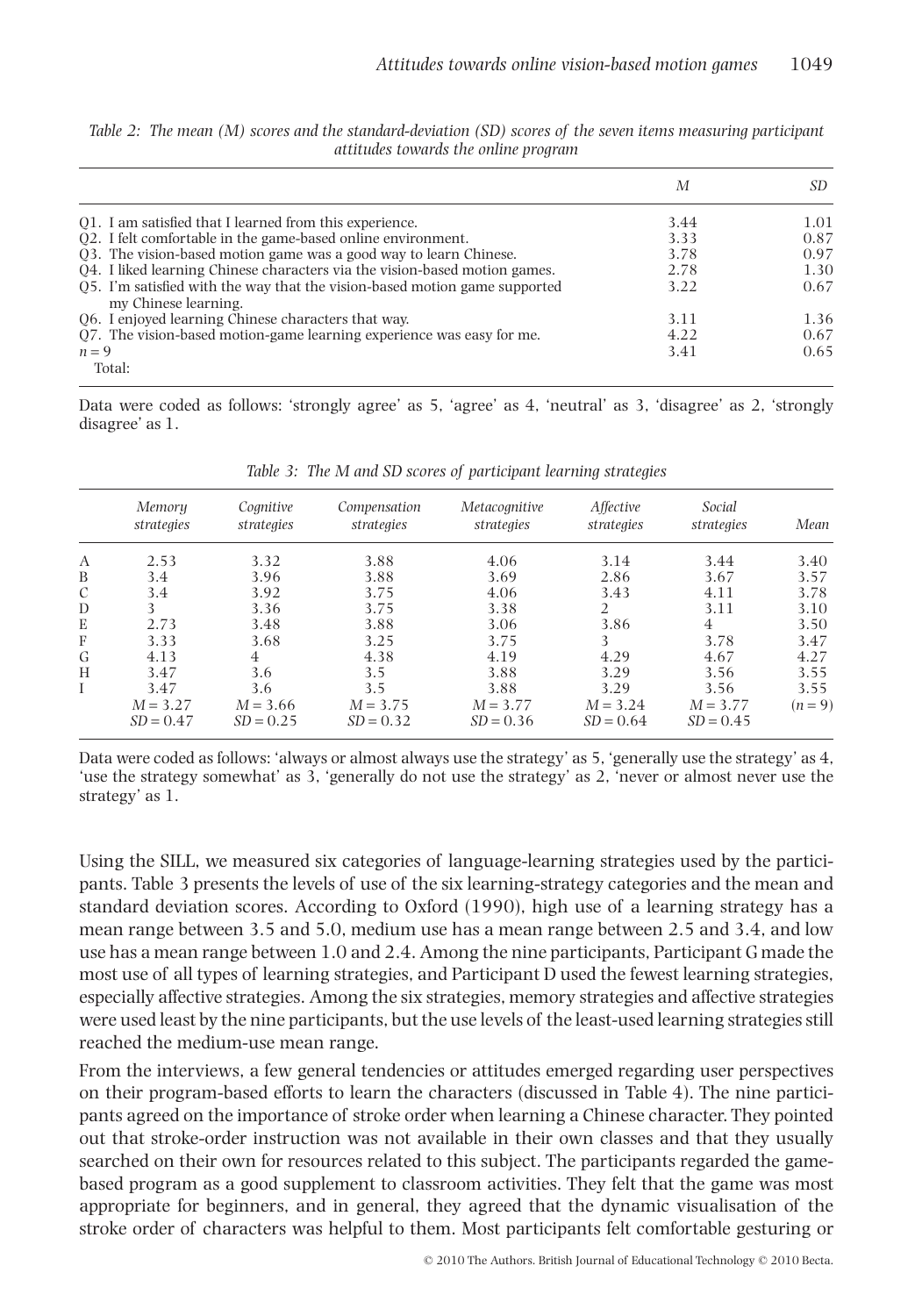| Categories           | Concepts                                                                                                                                                          |
|----------------------|-------------------------------------------------------------------------------------------------------------------------------------------------------------------|
| Content              | Recognise the importance of stroke order.<br>Regard the game-based program as a supplement to classroom activities.                                               |
| Instructional design | The vision-based motion game was most appropriate for beginners.<br>The dynamic visualisation relieved cognitive load.                                            |
| Interface            | Participants liked the colourfulness of the logos on the web site.<br>The program should be sensitive and accurately detect the body movements<br>of the players. |
| Interactivity        | The program should provide players with more user control.<br>The game should offer a collaborative multiplayer mode.                                             |

*Table 4: Categories regarding user perspectives on learning the characters through the program*

waving in the air as they played the game; some said that moving their body helped them pay attention to the learning task and facilitated their cognitive processing: for example, recalling the order of the strokes and reducing the so-called cognitive load (Cook *et al*, 2008; Sweller & Chandler, 1991). In terms of usability, a range of issues related to interface and interactivity was mentioned. Four participants mentioned that they liked the colourfulness of the website's logo and that it lent a particularly light-hearted and pleasant tone to the game. Then, more than half of the participants complained about their frustration with the program's inability to detect their body movements accurately. All participants agreed that the program should be more sensitive to, and thus more accurately detect, the players' movements. Regarding interactivity, three participants recommended that the program provide players with more user control by, for example, allowing users to decide the speed and difficulty level of the characters. The participants suggested that the game allow for multiple players, thus incorporating more interactivity in the learning process. They thought that allowing players to play collaboratively would make the learning process more dynamic and interesting.

#### **Discussion**

In general, the participants did not agree unequivocally that they liked learning Chinese characters by using the vision-based motion games. Most of them commented that the game-based learning experience was easy and that it might be best suited for a basic-level curriculum for beginners or children. However, in fact this program was originally designed for adult learners. Participants described the program as being a way of practising just for fun. These responses again show that the participants tended to think the program was mainly for students at beginning or lower levels of Chinese-language learning. On the other hand, some participants indicated that the movements the game required indeed helped them remember the stroke order of the characters and reduced the cognitive load of character-learning. These responses suggested that learning the Chinese language is or should be a comprehensive activity, one that involves the body as well as the mind. As Bloom (1956) emphasised, learning consists of cognitive, affective and psychomotor domains. Therefore, when designing their plan of instruction, Chineselanguage teachers and instructional designers might do well to integrate different domains of learning into their curricula and pedagogical practice. Educators might not only provide learners with opportunities for drills and communicative practices and strive to improve their learning motivation but also incorporate bodily motor processes into language-learning activities.

According to some language researchers (eg, Naiman, Frohlich, Stern & Todesco, 1996; O'Malley & Chamot, 1990), those who use the greatest number of learning strategies can be considered good language learners. In the present study, these 'good' language learners, that is, those who tended to use the most learning strategies, also expressed the fewest positive attitudes towards the game-based learning program. On the other hand, learners who used fewer learning strategies did not exhibit either a clear preference for this program or a clear dislike of it. This finding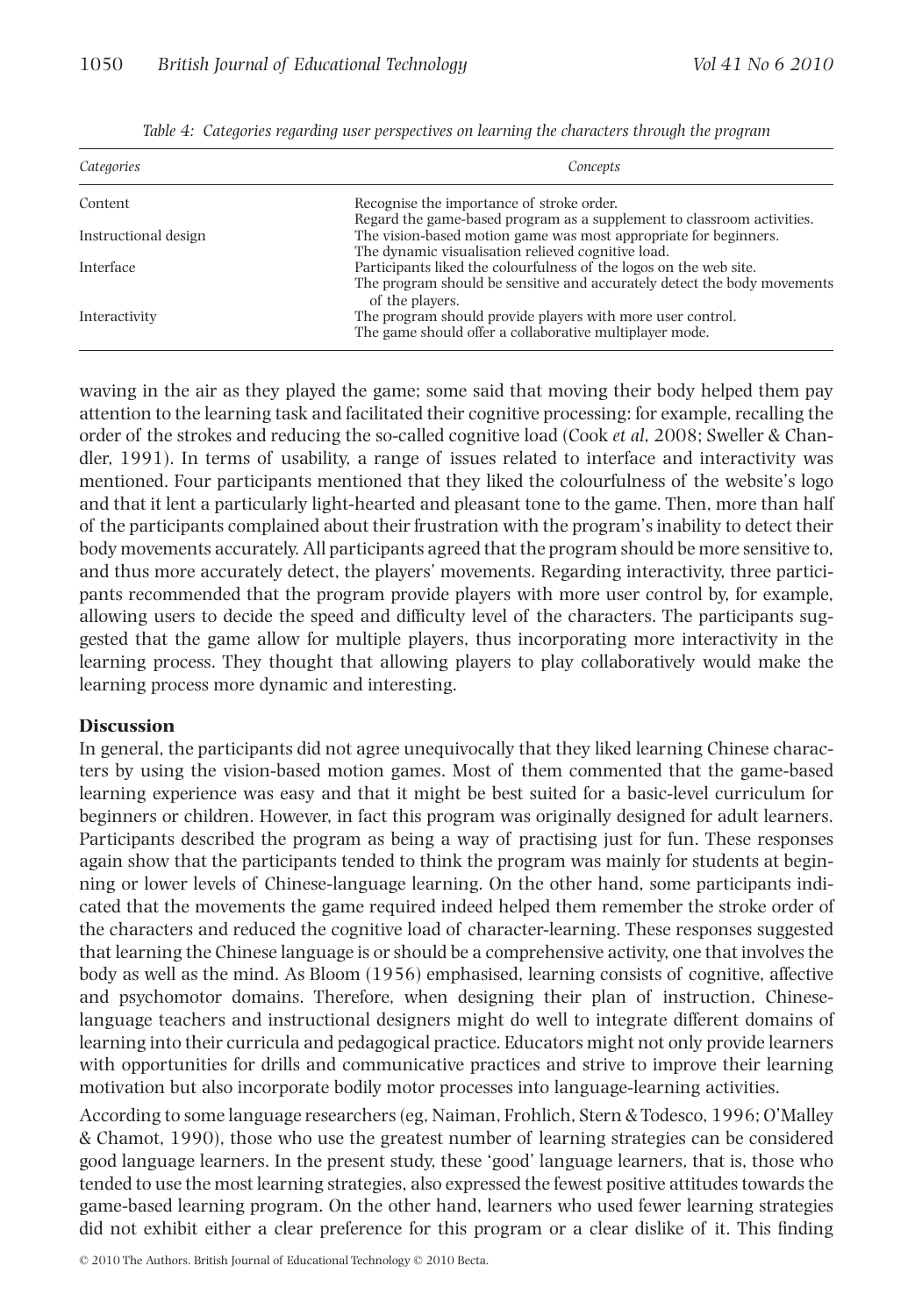perhaps reflected the fact that (1) learners likely to use more learning strategies had a greater awareness of the range of possible ways to learn a foreign language, (2) game-based learning provided these same learners with a learning strategy that was neither appealing nor easy to use. For these reasons perhaps, learners likely to use many strategies articulated relatively few positive attitudes towards the program. By contrast, the learners with a more limited range of learning strategies may have had a relatively weak grasp of Chinese and may have been—for this reason relatively open to or neutral towards the program. Both kinds of learners agreed that while learning the stroke order is important, repeatedly copying the characters via the traditional paper-and-pencil approach was a more familiar, down-to-earth approach for them.

The results of this learning-strategy survey have thrown some light on possible future directions for instructional designers. Compensation strategies were the most widely used by the nine participants, while memory strategies and affective strategies were the least widely used. According to Oxford (1990), compensation strategies help learners overcome their language–knowledge deficiencies, while learners use memory strategies to store and retrieve new information, and affective strategies to control or to moderate emotions. Recognising these individual differences, instructional designers should take into greater consideration the frequency-of-use level of different types of learning strategies when deciding which strategies to integrate into this gamebased dynamic visualisation activity. In addition to supporting the most commonly used compensation strategies, instructional designers should seek ways to facilitate the least-used memory and affective strategies. Such facilitators include (1) unit-based organisation of learning materials, (2) a website-based review of materials to help learners remember what they have just learned, (3) encouragement of learners, (4) learner-anxiety reduction via an organised learning community where learners can share thoughts and express emotions related to their learning project. As researchers (eg, Cohen, 1998; Oxford, 1990; Rubin, 1987) have indicated, facilitating all types of learning strategies and processes, and providing learner support in foreign-language classrooms, can produce successful foreign-language learners.

A few limitations of this research project merit comment. There is a weakness in the program inasmuch as only a limited degree of learner control has been incorporated into it. Research studies (eg, Becker & Dwyer, 1994; Schnackenberg & Sullivan, 2000) have indicated that the amount of learner control in computer-based instruction can influence learners' motivation and performance. Future program designs will include more advanced Chinese characters and will categorise them into difficulty levels according to the number of the strokes. Furthermore, in future designs, the speed at which each stroke shows up on the screen will be under the learner's control. By integrating more elements of learner control into the program, its designers hope it can more fully meet the needs of each learner. Another limitation stems from the research design. Participant performance was not the primary focus of the study. Although none of the participants were very familiar with the Chinese characters before the study, they had different degrees of prior knowledge of the characters, making a rigorous comparison of their performance impossible. Also, the sample size was too small for the researchers to be able to generalise about the research findings. The program contained a limited number of Chinese characters, and almost all participants received full scores in the game: these facts make it difficult, if not impossible, to make significant competency-level distinctions. Other limitations came from the game-based online program. The program was unable to detect with perfect accuracy the participants' physical motions, and this was a significant limitation of the study. The technology created a kind of virtual stage; yet without a functional stage, whether virtual or not, an actor cannot perform to the best of his or her ability. In sum, the key factors underlying the efficacy of game-based learning are the instructional design, the content and the usability design. In order to create a more meaningful learning experience, the program needs a sounder pedagogical backbone, eg, the characterisation of social and collaborative participation as essential components in the learning program (Wenger, 1998); greater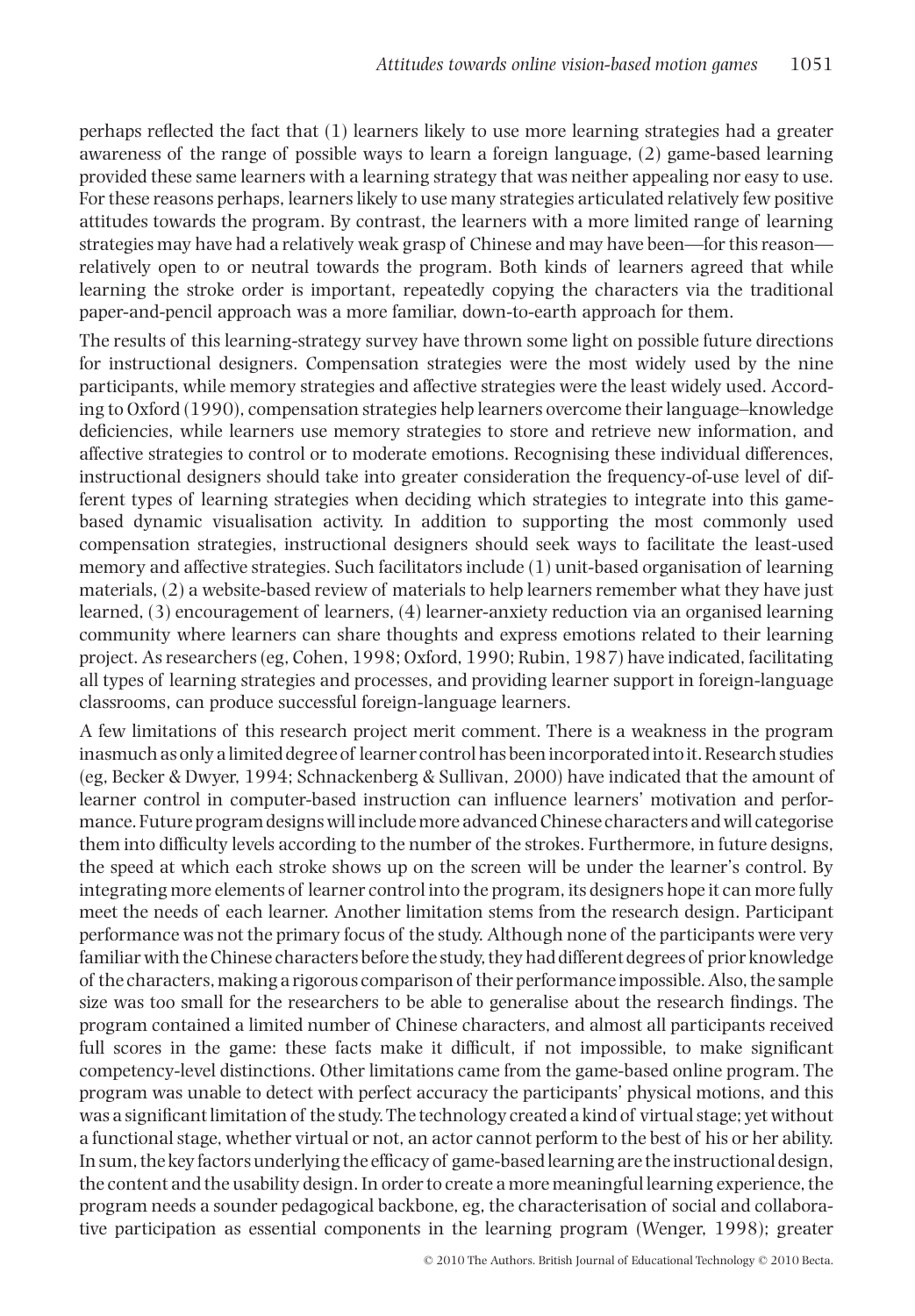breadth, depth and integration of content; and certain technological improvements, as indicated above. This study was an exploratory one. Future studies should include observations and interviews for data collection, in addition to surveys, on the use of Wii-like game programs for language learning, as well as for research into the effects that bodily motor processes have on characterlearning among non-native Chinese-language learners.

Although future work is needed to expand on these findings, the present study does shed light on some non-native Chinese-language learners' needs regarding, in particular, the learning of stroke order for Chinese characters. Using knowledge of learners' needs and learning strategies, game designers can develop programs better able to teach language content effectively, and prove the value of 'edutainment.'

#### **Acknowledgements**

Funding of this research work was supported by National Taiwan Normal University, National Science Council, Taiwan (grant numbers NSC 97-2511-S-003-007-MY, 97-2631-S-003-002 , 98-2631-S-003-004-CC2), and Ministry of Economic Affairs (grant numbers 98-EC-17-A-29- S2-0141). Our gratitude also goes to the Academic Paper Editing Clinic, National Taiwan Normal University.

#### **References**

- Alibali, M. W. & Goldin-Meadow, S. (1993). Gesture-speech mismatch and mechanisms of learning: what the hands reveal about a child's state of mind. *Cognitive Psychology*, *25*, 4, 468–523.
- Becker, D. A. & Dwyer, M. M. (1994). Using hypermedia to provide learner control. *Journal of Educational Multimedia and Hypermedia*, *3*, 2, 155–172.
- Bloom, B. (1956). *Taxonomy of educational objectives*. New York: David McKay Publishers.
- Braul, B. (2006). ESL teacher perceptions and attitudes towards toward using computer-assisted language learning (CALL): recommendations for effective CALL practice. University of Alberta, MAI 44/05, Oct 2006 AAT MR13761.
- Cohen, A. (1998). *Strategies in learning and using a second language*. London: Longman.
- Cook, S. W., Mitchell, Z. & Goldin-Meadow, S. (2008). Gesturing makes learning last. *Cognition*, *106*, 1047– 1058.
- Everson, M. E. (1998). Word recognition among learners of Chinese as a foreign language: investigating the relationship between naming and knowing. *Modern Language Journal*, *82*, 2, 194–204.
- Green, C. S. & Bavelier, D. (2003). Action video game modifies visual selective attention. *Nature*, *423*, 534–537.
- Griffiths, C. (2003). Patterns of language learning strategy use. *System*, *31*, 3, 367–383.
- Hayes, E. B. (1988). Encoding strategies used by native and non-native readers of Chinese Mandarin. *The Modern Language Journal*, *72*, 188–195.
- Hsiao, T.-Y. & Oxford, R. L. (2002). Comparing theories of language learning strategies: a confirmatory factor analysis. *The Modern Language Journal*, *86*, 3, 368–383.
- Huang, C.-Y. (2005). *Research of Chinese stroke order*. Taipei: Camel Publishers.
- Kern, R. & Warschauer, M. (2000). Introduction: theory and practice of networked-based language teaching. In M. Warschauer & R. Kern (Eds), *Network-based language teaching* (pp. 1–19). Cambridge: Cambridge University Press.
- Lin, Y.-M., Lin, C.-S., Lin, L.-H., Chen, H.-Y., Hsia, M.-H. & Ma, J.-T. (2008). Designing a digital game-based learning environment for CSL learners. *Proceedings of the 16th International Conference on Computers in Education* (pp. 755–760). Taipei: ICCE. October 27–31.
- Mayer, R. E. (2001). *Multimedia learning*. New York: Cambridge University Press.
- Naiman, N., Frohlich, M., Stern, H. & Todesco, A. (1996). *The good language learner*. Clevedon, Avon: Multilingual Matters.
- Nielsen, J. (1993). *Usability engineering*. Boston, MA: Academic Press.
- O'Malley, J. M. & Chamot, A. (1990). *Learning strategies in second language acquisition*. Cambridge: Cambridge University Press.
- Oxford, R. L. (1989). Use of language learning strategies: a synthesis of studies with implication for strategy training. *System*, *17*, 235–247.
- © 2010 The Authors. British Journal of Educational Technology © 2010 Becta.